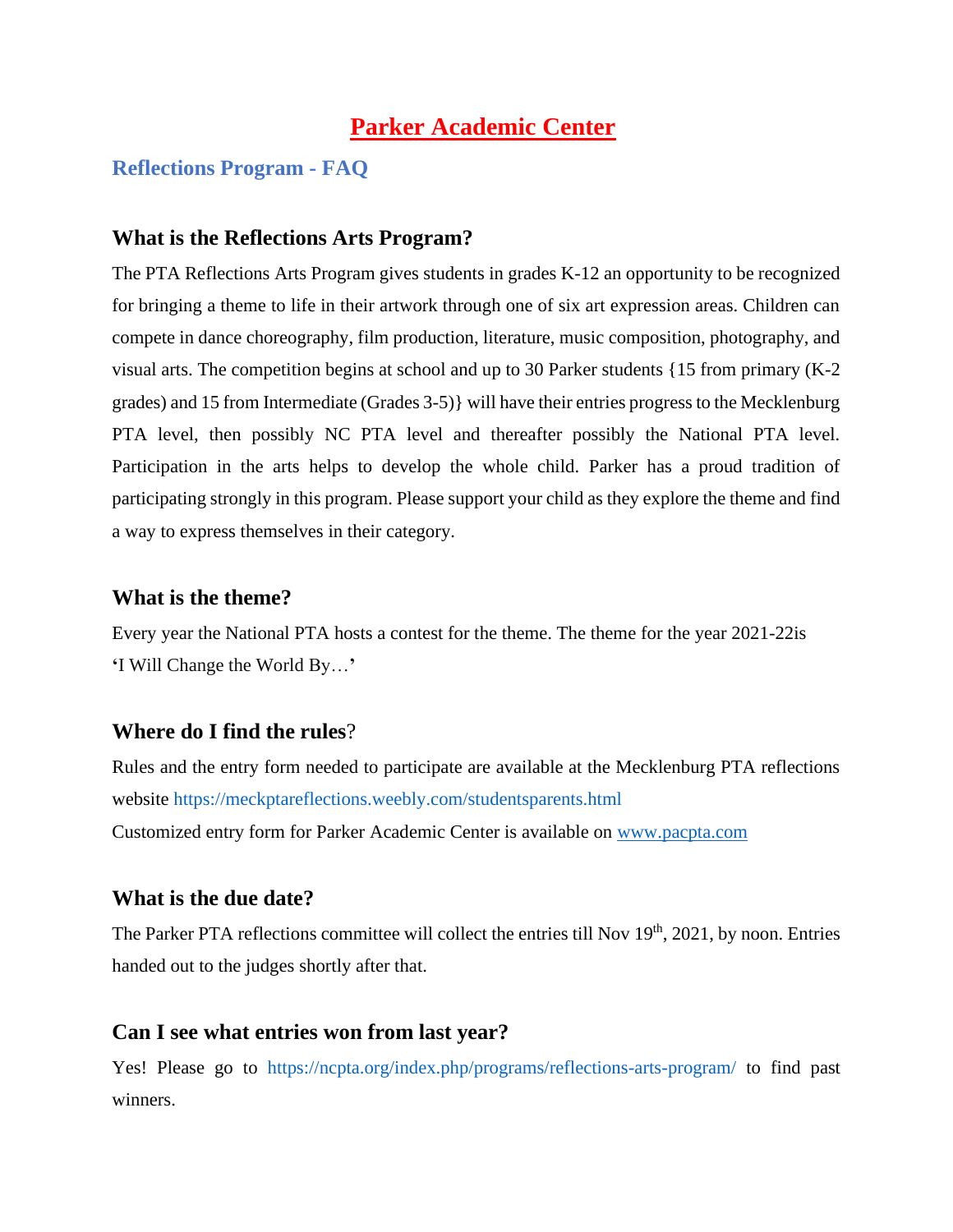#### **How do I win?**

Entries are judged based on artistic merit, creativity, mastery of the medium, and \*most importantly\* the interpretation of the theme. It is very important to complete the entire entry form so the judges can read the Title and Artistic statement to judge the entry based on how the child expresses the theme. A well-developed concept is more important than technique. Entries will be judged on how well the student uses their artistic vision to portray the theme. **Adult involvement in art and artist statements will lead to disqualification of the entry.** 

### **Can I submit a theme to be considered for future contests?**

Yes! There is a competition for that too! Here is a link for that contest: <https://meckptareflections.weebly.com/>

### **Do I have to participate and are grades assigned?**

Everyone at Parker is encouraged to participate! Ask your teacher for more details or visit <http://pacpta.com/> or email [ParkerReflections@gmail.com](mailto:ParkerReflections@gmail.com)

## **What happens if I win?**

First prize trophies will be rewarded to the top 6 winners (1 for each category) in each age bracket (K-2 and 3-5) Those student entries will progress to the Mecklenburg level for a higher level of competition. Second Prize trophies will be rewarded to 9 more students in a variety of categories for each age bracket (k-2 and 3-5) and those student entries will also progress to the Mecklenburg level competition. Parker can progress up to 15 entries in K-2 and up to 15 entries in 3- 5. Honorable mention winners that are identified by the judges will receive honorable mention ribbons. Pictures of winning students will be in the yearbook. We will announce the winners for Parker in the Sunday newsletter and on the Parker Facebook page!

### **Who judges the six different categories?**

Judges are selected by the PAC PTA reflections committee and are selected based on their expertise in their category. All our judges are from our local Charlotte community and serve in roles that have no current Parker students who take lessons from them competing. Entries are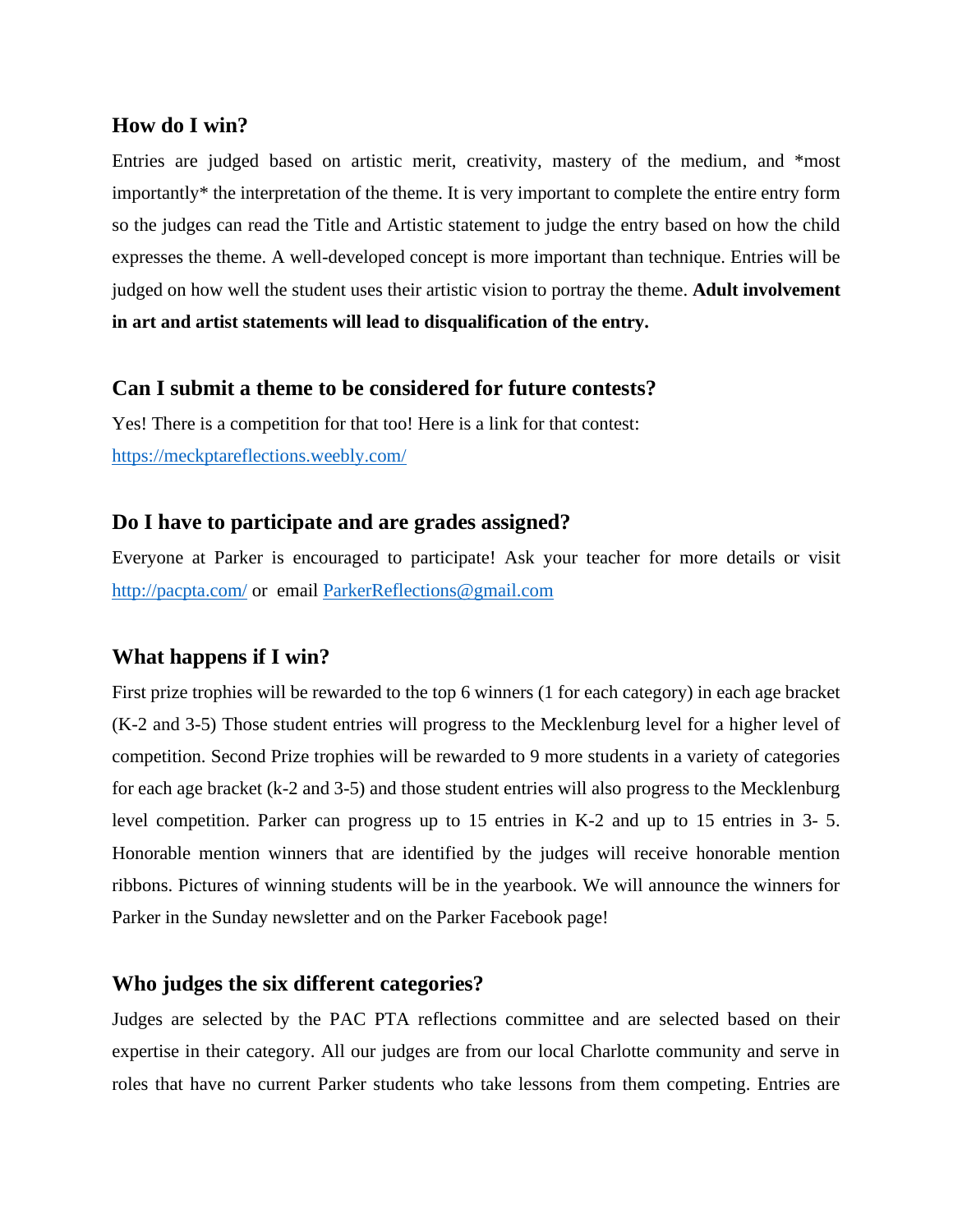carried to their place of work for judging and collected when they have made their selections. Under NO conditions may families or students contact the judges to dispute the status of an entry. In the past, we have enjoyed judges from other CMS schools, Music studios, Dance studios, large corporations, art galleries, etc.

## **Can I submit a project that I made for another assignment, show, or competition?**

No, Reflections projects must be made exclusively for this competition. This is thematic art and therefore requires the student to think about the theme, be inspired, and create art that expresses what comes in their mind when they think of the theme. In case of any discrepancy, at the school level, the student will be interviewed by the PTA reflections committee in presence of other responsible school authorities.

#### **Can I use last year's project?**

Resubmission of previous Reflection projects is not allowed. Each project must be made with the current year's theme in mind.

#### **What situations can lead to my entry being disqualified?**

Occasionally, entries submitted to the program are ineligible. Common disqualifying factors include plagiarism, resubmission, entries that do not meet the rules for size for that category, entries that are submitted in the wrong electronic format, and entries that show the submission or artist statement is not entirely student's effort or was in part/fully assisted. Some good reminders include making sure that all film entries are entirely filmed by the child. No one else can touch the video camera. Also, entries must be the idea of a child and no one else can coach the idea or the actual art of the child. Parents must remember that all tutors, siblings, parents, coaches, music/dance/art teachers, etc. can have no part in the child's entry. This is a great opportunity for the child to express their thoughts on the theme and only child-driven, a child made artwork will progress. This is a great program for the students to have fun with thematic art.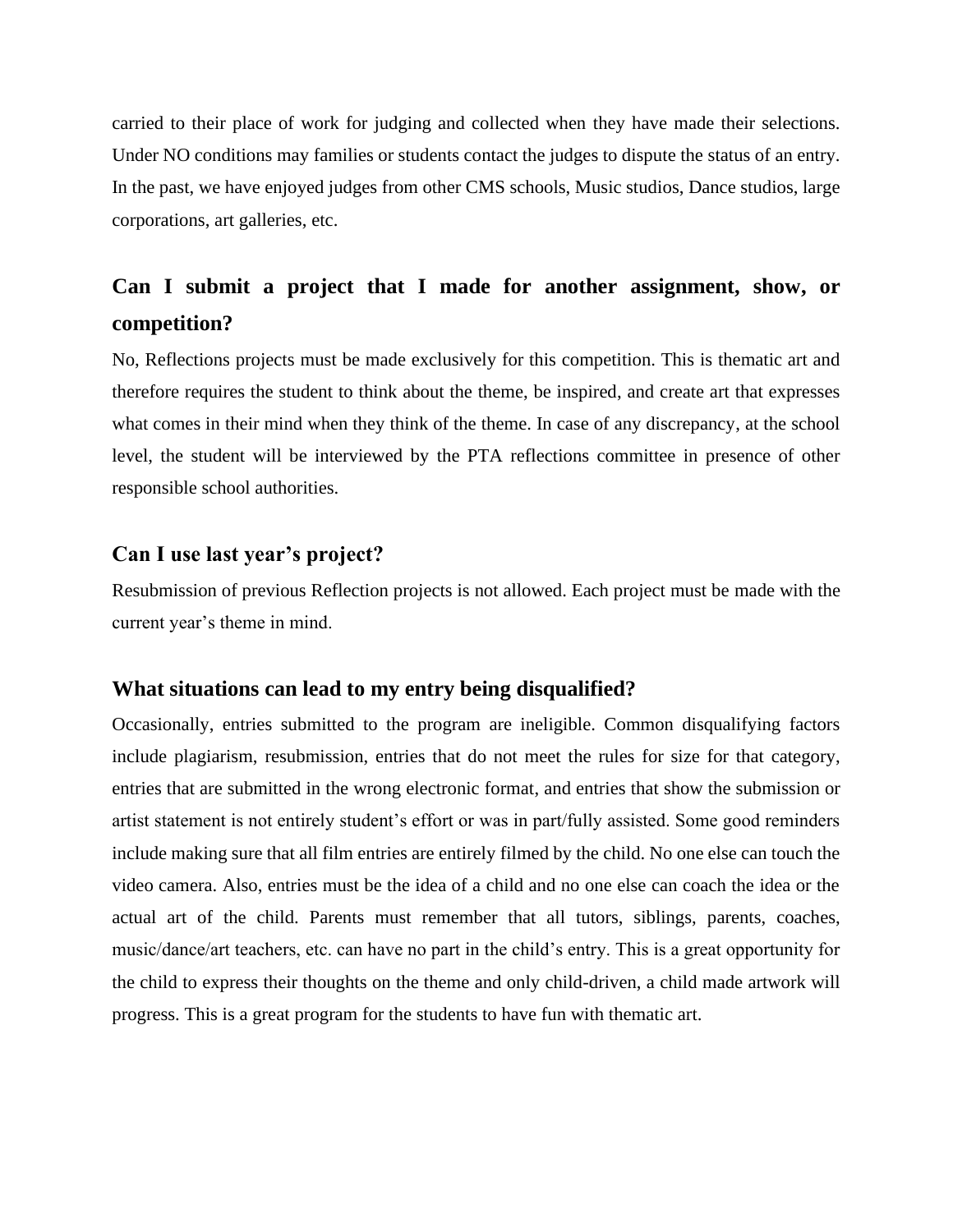## **Is the Title of Work and Artist Statement required?**

Every Student Entry Form MUST have both a title and an artist statement. Failure to provide a title and/or artist statement will result in an entry NOT moving forward. Also, a well-written artist statement can elevate a student's entry because it allows the judge to understand the students' process in creating the piece and interpreting the theme.

## **What is I do not have a parent signature on my entry form?**

If the parent signature on the entry form is missing, then the PAC PTA reflections committee will contact the family to see if the signature was missing by mistake by the intention. If the family does not wish to sign the form for personal reasons, then the student would still be able to have their entry judged in the school competition and have equal opportunity to win at the school level. If the student without a signature should win on the top 30 spots that progress to the Mecklenburg PTA level of competition we would acknowledge the student with the other progressing students, but return the artwork to the student who cannot progress and fill in the competing spot with the next highest scored entry from judging.

# **How many categories can I make an entry for and is there a limit to the number of entries I submit?**

Students can enter as many categories as they like, as many times as they want. There is no limit. However, we request that the students not compromise quality in their work to enter more submissions.